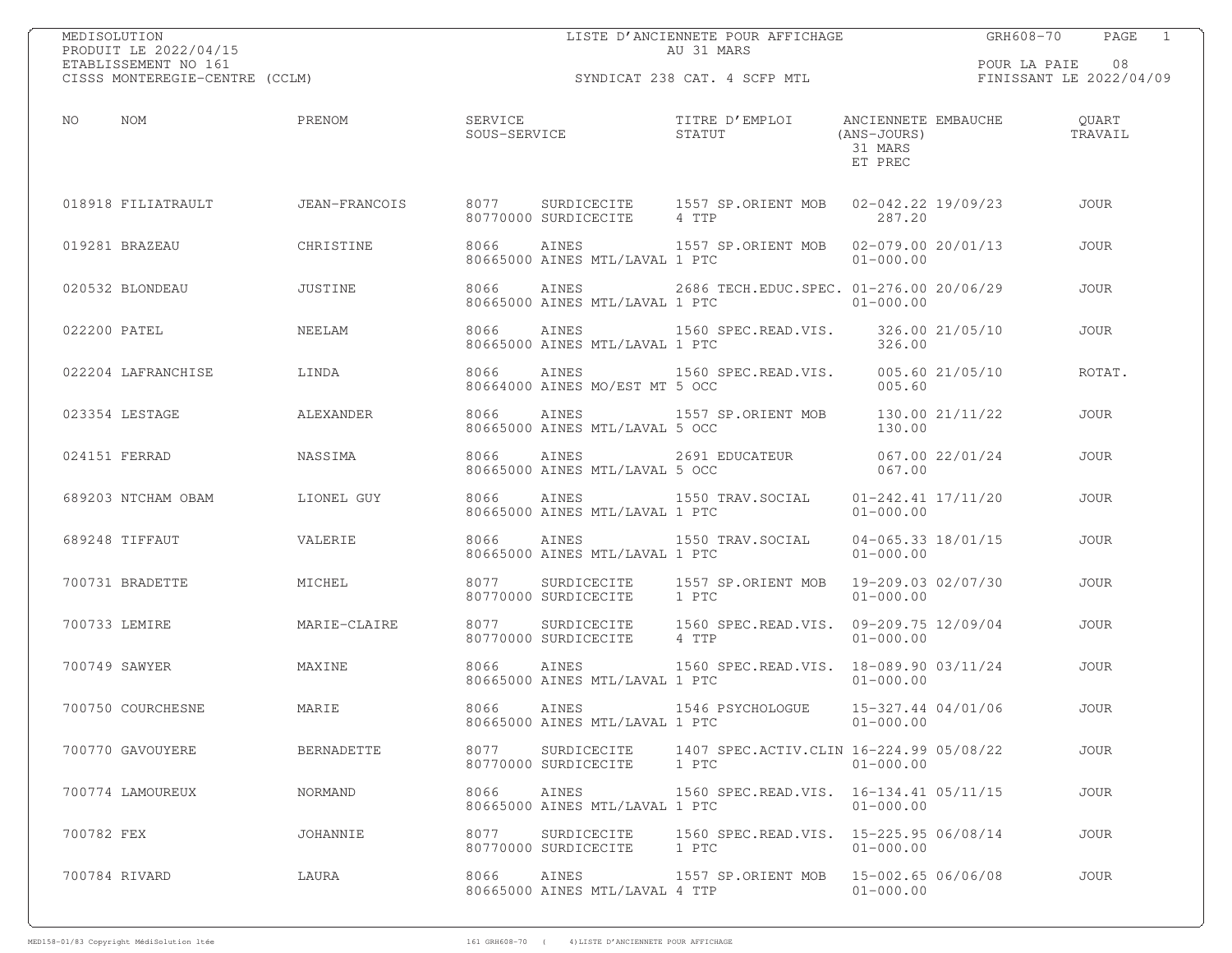| MEDISOLUTION<br>PRODUIT LE 2022/04/15                  |              |      |                                                                                 | AU 31 MARS | LISTE D'ANCIENNETE POUR AFFICHAGE            |                                     | GRH608-70       | $\overline{\phantom{a}}$<br>PAGE |
|--------------------------------------------------------|--------------|------|---------------------------------------------------------------------------------|------------|----------------------------------------------|-------------------------------------|-----------------|----------------------------------|
| ETABLISSEMENT NO 161<br>CISSS MONTEREGIE-CENTRE (CCLM) |              |      |                                                                                 |            | SYNDICAT 238 CAT. 4 SCFP MTL                 |                                     | POUR LA PAIE 08 | FINISSANT LE 2022/04/09          |
| NOM<br>NO                                              | PRENOM       |      | SERVICE<br>SOUS-SERVICE                                                         |            | TITRE D'EMPLOI ANCIENNETE EMBAUCHE<br>STATUT | (ANS-JOURS)<br>31 MARS<br>ET PREC   |                 | QUART<br>TRAVAIL                 |
| 700793 PROVENCHER                                      | LYNDA        | 8077 | SURDICECITE 2686 TECH.EDUC.SPEC. 02-046.20 07/06/18<br>80770000 SURDICECITE     | 4 TTP      |                                              | $01 - 000.00$                       |                 | <b>JOUR</b>                      |
| 700799 KAI                                             | TAMARA       | 8066 | AINES 1560 SPEC.READ.VIS. 14-094.19 07/07/16<br>80665000 AINES MTL/LAVAL 1 PTC  |            |                                              | $01 - 000.00$                       |                 | <b>JOUR</b>                      |
| 700800 RABEI                                           | LILIANA      | 8066 | AINES 1560 SPEC.READ.VIS. 14-265.70 07/07/16<br>80665000 AINES MTL/LAVAL 1 PTC  |            |                                              | $01 - 000.00$                       |                 | <b>JOUR</b>                      |
| 700822 JOSEPH                                          | MICHAELLE    | 8066 | AINES<br>80665000 AINES MTL/LAVAL 1 PTC                                         |            | 1407 SPEC.ACTIV.CLIN 13-240.75 08/08/04      | $01 - 000.00$                       |                 | <b>JOUR</b>                      |
| 700830 CARIGNAN                                        | MATHIEU      | 8066 | AINES<br>80665000 AINES MTL/LAVAL 1 PTC                                         |            |                                              | $01 - 000.00$                       |                 | <b>JOUR</b>                      |
| 700847 SIMON                                           | SOPHIE-ANNE  | 8066 | AINES 2686 TECH.EDUC.SPEC. 13-182.75 08/10/01<br>80665000 AINES MTL/LAVAL 1 PTC |            |                                              | $01 - 000.00$                       |                 | <b>JOUR</b>                      |
| 700850 JOLY                                            | CHANTAL      | 8066 | AINES 2686 TECH.EDUC.SPEC. 13-124.55 08/11/24<br>80665000 AINES MTL/LAVAL 1 PTC |            |                                              | $01 - 000.00$                       |                 | <b>JOUR</b>                      |
| 700854 JUNEAU                                          | MARTIN       | 8066 | AINES<br>80665000 AINES MTL/LAVAL 1 PTC                                         |            | 1560 SPEC.READ.VIS. 10-124.65 11/11/23       | $01 - 000.00$                       |                 | <b>JOUR</b>                      |
| 700873 KONTAKOS                                        | TANIA        | 8066 | AINES<br>80665000 AINES MTL/LAVAL 1 PTC                                         |            | 1560 SPEC.READ.VIS. 12-235.00 09/08/10       | $01 - 000.00$                       |                 | <b>JOUR</b>                      |
| 700880 LAVOIE                                          | MARIE-CLAUDE | 8077 | SURDICECITE 1557 SP.ORIENT MOB 12-249.00 09/07/27<br>80770000 SURDICECITE 1 PTC |            |                                              | $01 - 000.00$                       |                 | <b>JOUR</b>                      |
| 700885 MAINCER                                         | OURIDA       | 8066 | AINES 1560 SPEC.READ.VIS. 12-206.00 09/09/08<br>80665000 AINES MTL/LAVAL 1 PTC  |            |                                              | $01 - 000.00$                       |                 | <b>JOUR</b>                      |
| 700909 GAGNE                                           | MARIE-EVE    | 8077 | SURDICECITE<br>80770000 SURDICECITE                                             | 1 PTC      | 1560 SPEC.READ.VIS. 11-229.25 10/08/16       | $01 - 000.00$                       |                 | <b>JOUR</b>                      |
| 700927 GERVAIS                                         | SIMON        | 8066 | AINES<br>80665000 AINES MTL/LAVAL 1 PTC 01-000.00                               |            | 1560 SPEC.READ.VIS. 10-321.50 11/05/16       |                                     |                 | <b>JOUR</b>                      |
| 700945 MAILHOT                                         | ANDREANNE    | 8077 | SURDICECITE<br>80770000 SURDICECITE                                             | 1 PTC      | 1557 SP.ORIENT MOB                           | 10-080.10 12/01/09<br>363.00        |                 | JOUR                             |
| 700997 POULIN-PARENT                                   | MARIE-CLAUDE | 8066 | AINES<br>80665000 AINES MTL/LAVAL 1 PTC                                         |            | 1557 SP.ORIENT MOB                           | 08-211.00 13/09/03<br>$01 - 000.00$ |                 | JOUR                             |
| 703008 DUMAS                                           | ANNE-JOSEE   | 8077 | SURDICECITE<br>80770000 SURDICECITE                                             | 1 PTC      | 1230 ERGOTHERAPEUTE  07-317.25 14/05/20      | $01 - 000.00$                       |                 | <b>JOUR</b>                      |
| 703055 DESCHENES                                       | ISABELLE     | 8066 | AINES<br>80665000 AINES MTL/LAVAL 1 PTC                                         |            | 1560 SPEC.READ.VIS. 05-152.75 16/10/31       | $01 - 000.00$                       |                 | JOUR                             |